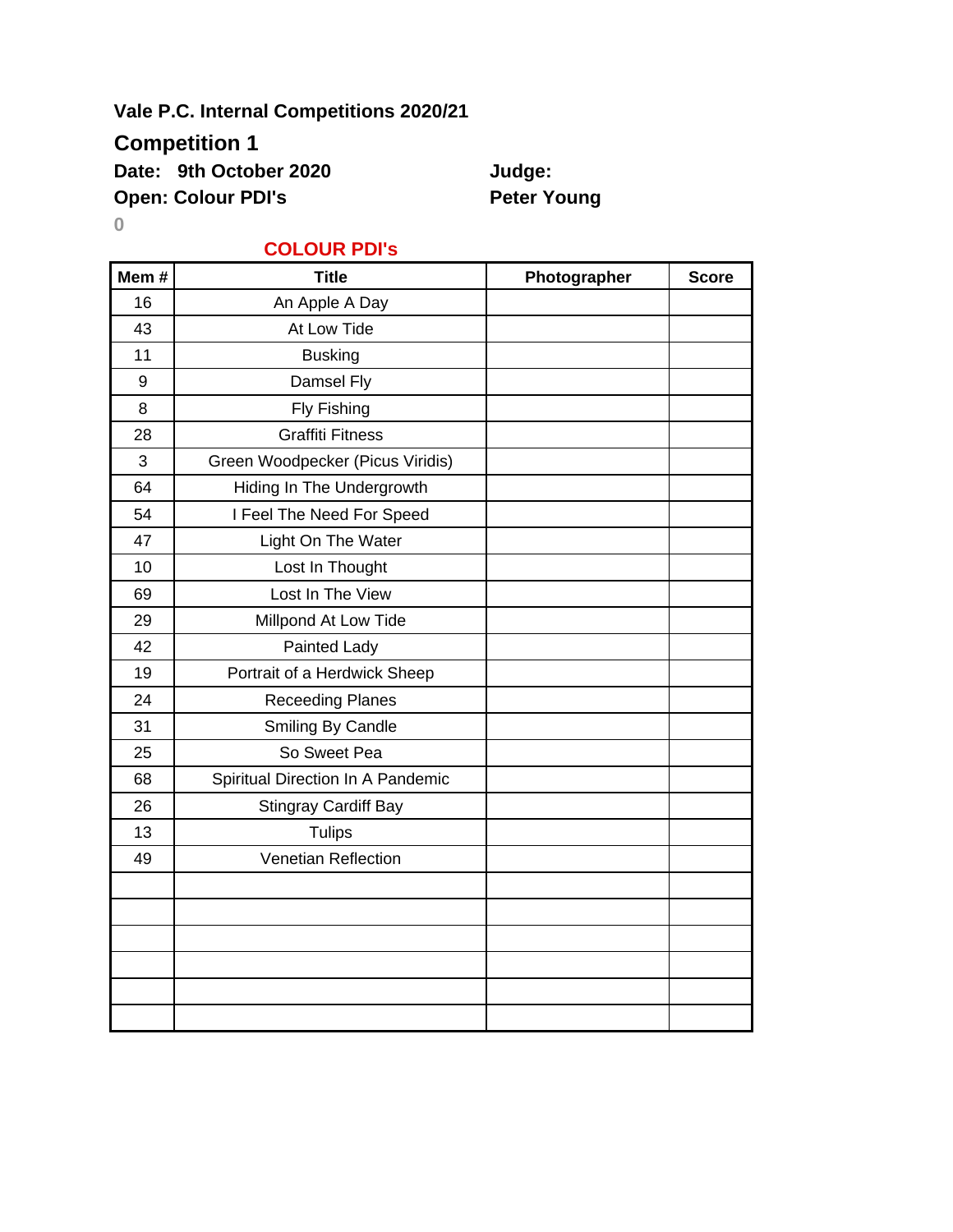**Vale P.C. Internal Competitions 2020/21**

**Competition 1**

Date: 9th October 2020 **Judge:** 

**Open: Mono PDI's Peter Young** 

| Mem#             | <b>Title</b>                                             | Photographer | <b>Score</b> |
|------------------|----------------------------------------------------------|--------------|--------------|
| 68               | <b>Captain Scott Memorial Statue</b>                     |              |              |
| 29               | <b>Carew Castle</b>                                      |              |              |
| 8                | <b>Cast A Giant Shadow</b>                               |              |              |
| 28               | <b>Compare The Meerkat</b>                               |              |              |
| 43               | Dandylion                                                |              |              |
| 19               | Derelict Croft, North Uist                               |              |              |
| 10               | Dungeness                                                |              |              |
| $\boldsymbol{9}$ | Flat Holme Lighthouse                                    |              |              |
| 16               | From The Dark Waters Emerged The Most Exquisite Creature |              |              |
| 42               | Hats                                                     |              |              |
| 24               | Hensol Forest in Mid Winter                              |              |              |
| 69               | Lamp & The Shard                                         |              |              |
| 47               | Let Me Have Some                                         |              |              |
| 31               | <b>Lightly Chained</b>                                   |              |              |
| 11               | Lincoln Catherdal                                        |              |              |
| 64               | My Alter Ego                                             |              |              |
| 13               | Rocks & Nettles                                          |              |              |
| 26               | Storm                                                    |              |              |
| 3                | The Bandmaster                                           |              |              |
| 25               | <b>Three Amigos</b>                                      |              |              |
| 49               | Viennese Railings                                        |              |              |
|                  |                                                          |              |              |
|                  |                                                          |              |              |
|                  |                                                          |              |              |
|                  |                                                          |              |              |
|                  |                                                          |              |              |
|                  |                                                          |              |              |
|                  |                                                          |              |              |

#### **MONO PDI's**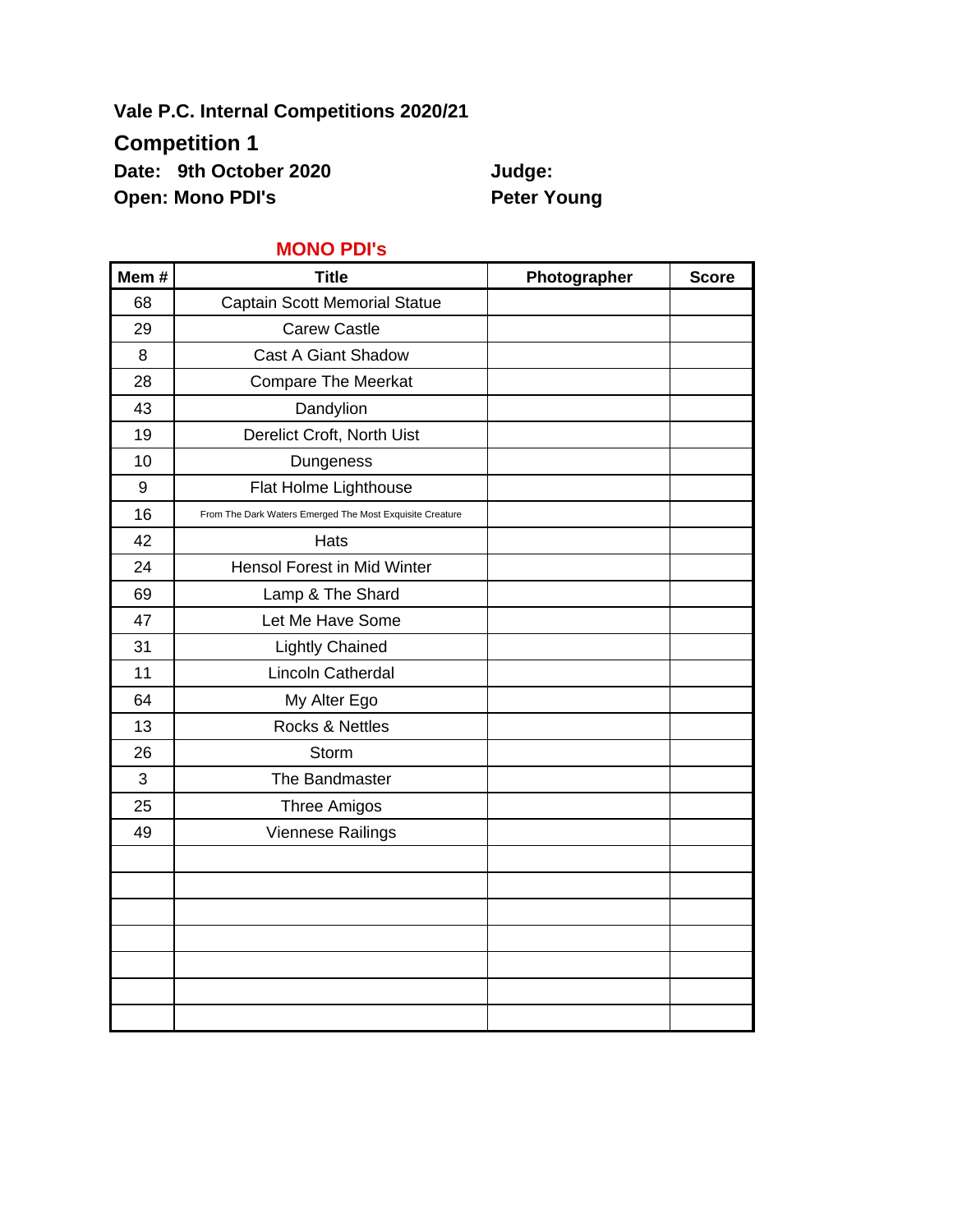**Vale P.C. Internal Competitions 2020/21**

**Competition 1**

Date: 9th October 2020 **Judge: Open:** Peter Young

| Mem# | <b>PDIS (No Comp)</b><br><b>Title</b> | Photographer | <b>Score</b> |
|------|---------------------------------------|--------------|--------------|
|      |                                       |              |              |
|      |                                       |              |              |
|      |                                       |              |              |
|      |                                       |              |              |
|      |                                       |              |              |
|      |                                       |              |              |
|      |                                       |              |              |
|      |                                       |              |              |
|      |                                       |              |              |
|      |                                       |              |              |
|      |                                       |              |              |
|      |                                       |              |              |
|      |                                       |              |              |
|      |                                       |              |              |
|      |                                       |              |              |
|      |                                       |              |              |
|      |                                       |              |              |
|      |                                       |              |              |
|      |                                       |              |              |
|      |                                       |              |              |
|      |                                       |              |              |
|      |                                       |              |              |
|      |                                       |              |              |
|      |                                       |              |              |
|      |                                       |              |              |
|      |                                       |              |              |
|      |                                       |              |              |
|      |                                       |              |              |
|      |                                       |              |              |
|      |                                       |              |              |
|      |                                       |              |              |

# **PDIs (No Comp)**